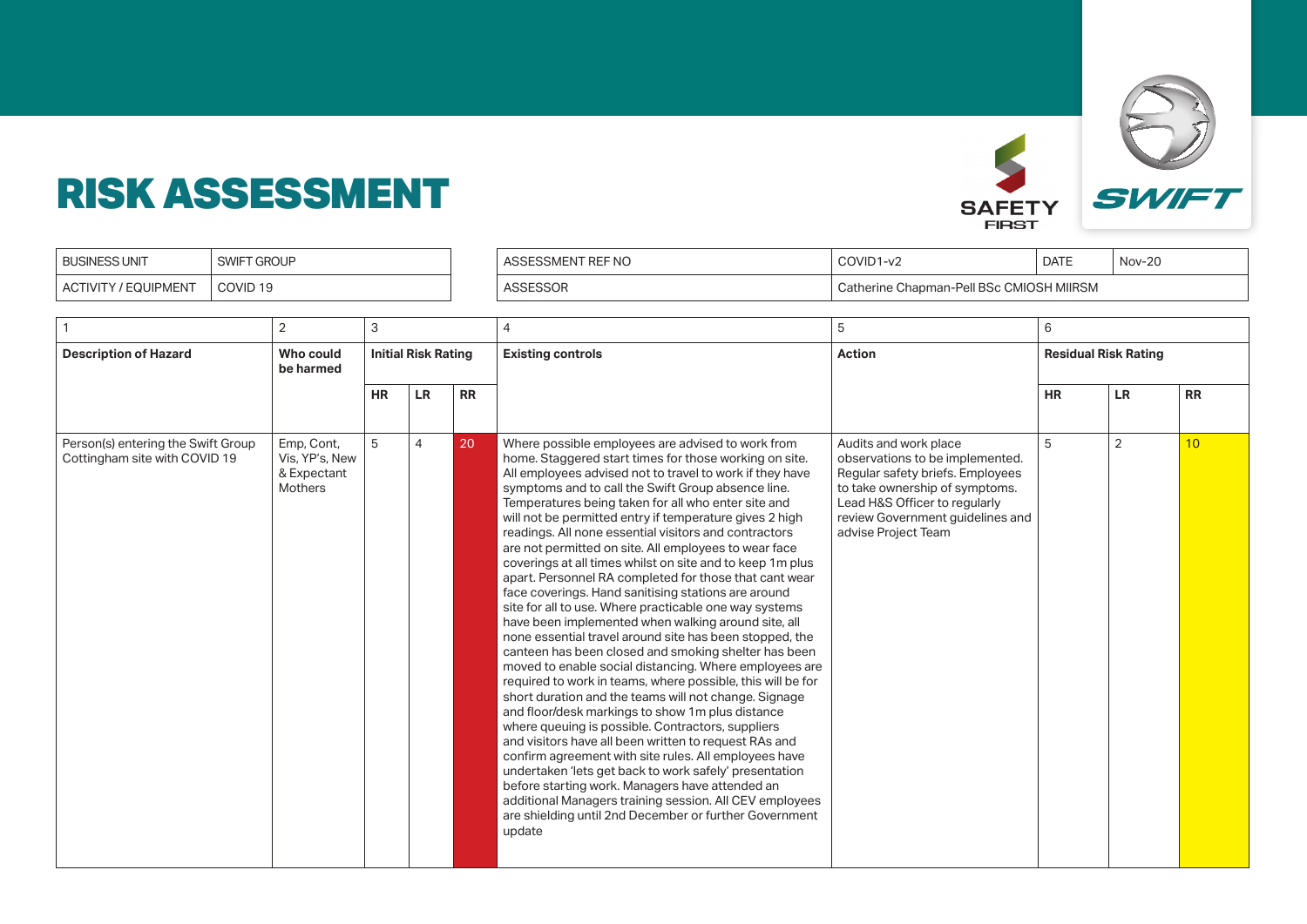

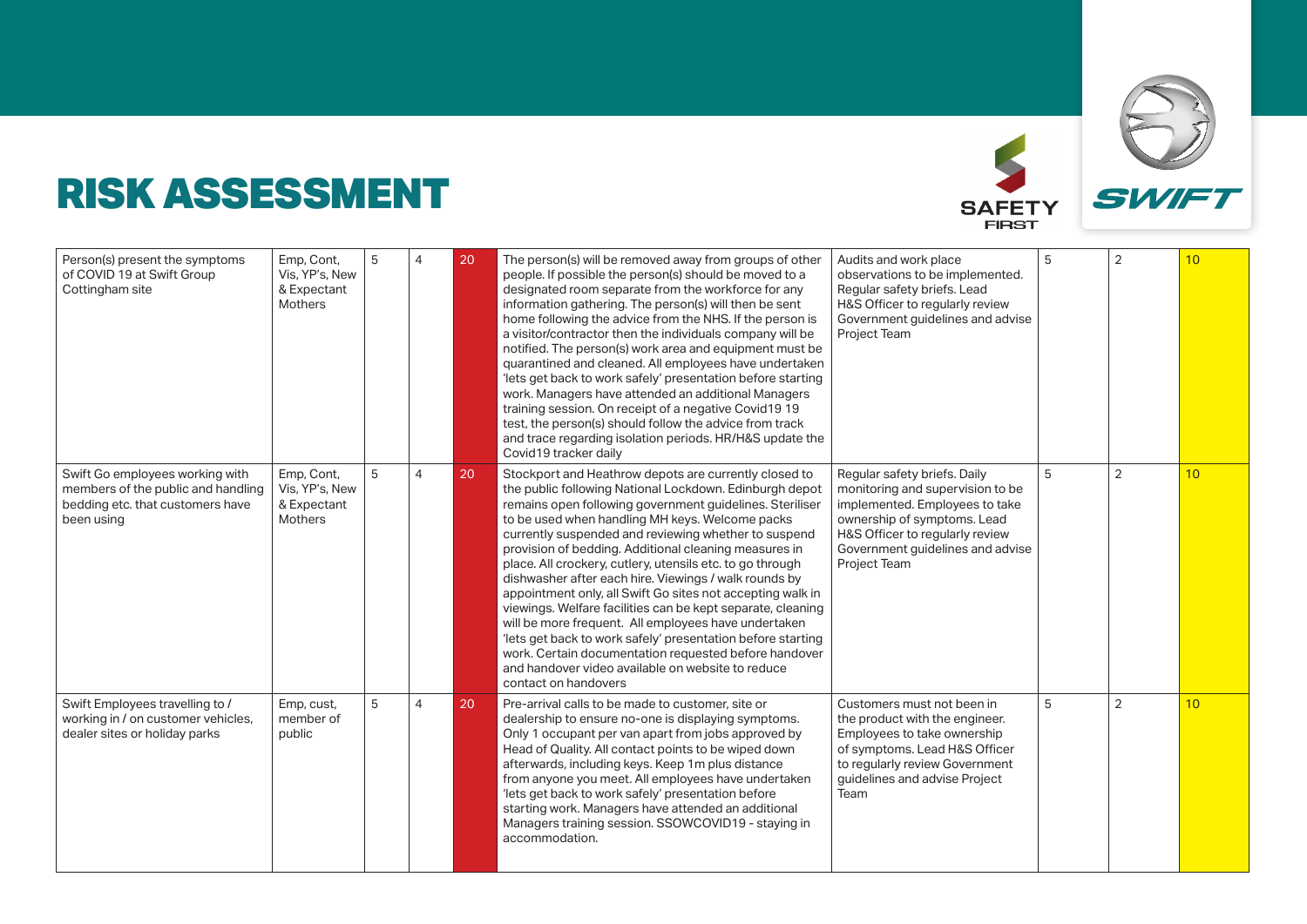

| Contamination of workplace/<br>environment                                           | Emp, Cont,<br>Vis, YP's, New<br>& Expectant<br>Mothers | 5 |                | 20 | Hand sanitising stations are in situ throughout the site.<br>All personnel have been briefed on correct hygiene<br>practices to prevent the spread of any potential<br>contaminated surface. Increased cleaning regimes have<br>been put into action, paying particular attention to areas<br>such as door handles, light switches. There is now a clear<br>desk policy, meaning only essential I.T equipment is left<br>on the work desks. This allows a more effective level of<br>cleaning. The sharing of equipment is not promoted<br>but where this is no option cleaning products have been<br>provided and a record sheet of cleaning. All waste bins<br>are emptied on a daily basis. The on site canteen facility,<br>kitchen facilities have been temporarily closed. Some<br>toilets and urinals have been marked out of use. Face to<br>face meetings are being dissuaded but where they must<br>go ahead notices are in meeting rooms stating seating<br>arrangements. The site was deep cleaned prior to re-<br>opening by an external company. The air conditioning<br>contractors have serviced and cleaned all air con units.<br>All employees to undertake 'lets get back to work safely'<br>presentation before starting work. Managers will also<br>undertake an additional Managers training session.<br>Signage required for handwashing / sanitising and<br>markers on walkways etc. for 1m distance. | Lead H&S Officer to regularly<br>review Government guidelines and<br>advise Project Team | 5 | $\overline{2}$ | 10             |
|--------------------------------------------------------------------------------------|--------------------------------------------------------|---|----------------|----|-------------------------------------------------------------------------------------------------------------------------------------------------------------------------------------------------------------------------------------------------------------------------------------------------------------------------------------------------------------------------------------------------------------------------------------------------------------------------------------------------------------------------------------------------------------------------------------------------------------------------------------------------------------------------------------------------------------------------------------------------------------------------------------------------------------------------------------------------------------------------------------------------------------------------------------------------------------------------------------------------------------------------------------------------------------------------------------------------------------------------------------------------------------------------------------------------------------------------------------------------------------------------------------------------------------------------------------------------------------------------------------------------------------------------------|------------------------------------------------------------------------------------------|---|----------------|----------------|
| Large gatherings of people<br>including meetings and training<br>courses (proximity) | Emp, Cont,<br>Vis, YP's, New<br>& Expectant<br>Mothers | 5 | $\overline{2}$ | 10 | All group meetings and training courses are discouraged<br>and should be conducted via video or phone link if non<br>essential. If the meetings/training/gatherings are deemed<br>essential, then social distancing practise must be<br>adhered to involving no handshaking and a distance of<br>1m plus apart wherever possible. Operatives of cranes,<br>FLT etc. with certificates that have expired due to training<br>not being able to take place will not be able to operator<br>equipment. All employees to undertake 'lets get back to<br>work safely' presentation before starting work. Managers<br>will also undertake an additional Managers training<br>session.                                                                                                                                                                                                                                                                                                                                                                                                                                                                                                                                                                                                                                                                                                                                                | Lead H&S Officer to regularly<br>review Government quidelines and<br>advise Project Team | 5 | 1              | 5 <sup>1</sup> |